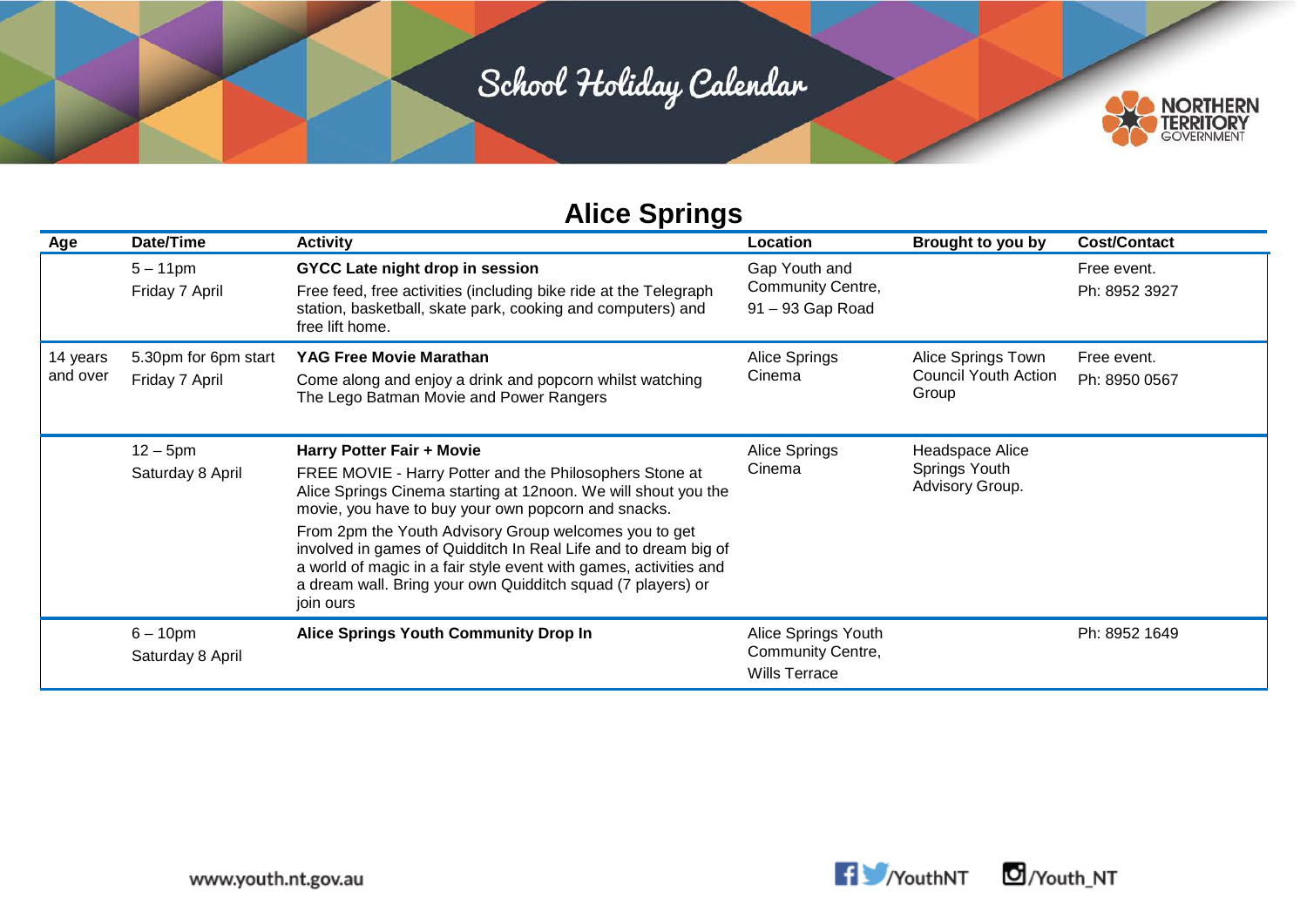

| Age                  | Date/Time                                                   | <b>Activity</b>                                                                                                                                                                                                                                                                                                                                                         | Location                                               | Brought to you by | <b>Cost/Contact</b>                                                               |
|----------------------|-------------------------------------------------------------|-------------------------------------------------------------------------------------------------------------------------------------------------------------------------------------------------------------------------------------------------------------------------------------------------------------------------------------------------------------------------|--------------------------------------------------------|-------------------|-----------------------------------------------------------------------------------|
|                      | Sunday 9 April                                              | Desert Park 20th Birthday Open Day<br>Free Park entry all day. Talks and activities throughout the day.<br>Kids' activity zone with face painting and science area. Food<br>stalls. Celebrate with the cutting of the Birthday cake. Wrap up<br>the day with late afternoon entertainment with Ted Egan AO<br>and local bands.                                          | <b>Alice Springs Desert</b><br>Park                    |                   | Free event.<br>Ph: 8951 8788<br>E: asdp@nt.gov.au                                 |
| 5 years<br>and over  | $11am - 12pm$<br>Monday 10 April                            | <b>Easter Craft</b><br>Create some Easter themed craft at the Alice Springs Public<br>Library. Ages 5 and up. Bookings required.                                                                                                                                                                                                                                        | Alice Springs Public<br>Library                        |                   | Free event, bookings<br>required.<br>Ph: 8950 0555<br>Web: aspl.eventbrite.com    |
|                      | $12 - 5$ pm<br>Monday 10 April                              | <b>GYCC Hip Hop Workshop</b><br>Use the power of hip hop and song writing to help young<br>people express, discover and create music in a plethora of<br>positive ways. The core intention of the workshops is to create<br>positive musical experiences through a constructive and<br>uplifting process. Participants will write and record a song and<br>music video. | Gap Youth and<br>Community Centre,<br>91 - 93 Gap Road |                   | Free event, bookings<br>required.<br>Ph: 8952 3927                                |
| 15 years<br>and over | $6 - 8$ pm<br>Monday 10 April                               | <b>Video Games Night</b><br>Play video games at the Alice Springs Public Library.                                                                                                                                                                                                                                                                                       | Alice Springs Public<br>Library                        |                   | Free event,<br>Ph: 8950 0555<br>Web:<br>alicesprings.nt.gov.au/libr<br>ary/events |
| $8 - 12$<br>years    | Tuesday 11 April<br>Wednesday 12 April<br>Thursday 13 April | <b>Desert Explorer Program</b><br>Spend a day behind the scenes of a working zoo and botanical<br>garden. Fees apply.                                                                                                                                                                                                                                                   | <b>Alice Springs Desert</b><br>Park                    |                   | Fees apply<br>Ph: 8951 8788<br>E: asdp@nt.gov.au                                  |



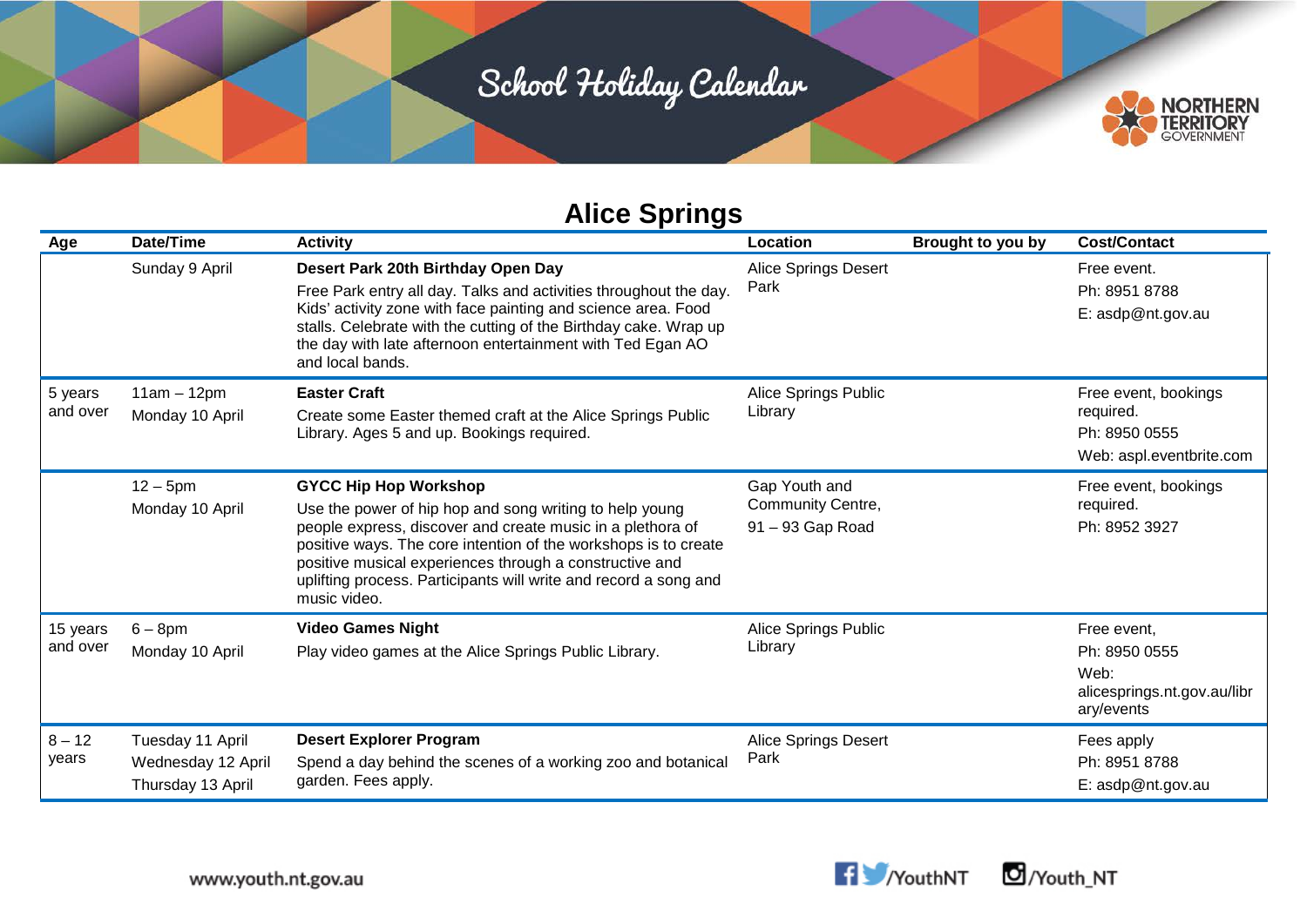

| Age               | Date/Time                        | <b>Activity</b>                                                                                                                                                                                                                                                                                                                                                         | Location                                               | Brought to you by | <b>Cost/Contact</b>                                                                           |
|-------------------|----------------------------------|-------------------------------------------------------------------------------------------------------------------------------------------------------------------------------------------------------------------------------------------------------------------------------------------------------------------------------------------------------------------------|--------------------------------------------------------|-------------------|-----------------------------------------------------------------------------------------------|
| $5 - 7$<br>years  | $9am - 11am$<br>Tuesday 11 April | <b>AFL Rookie Holiday Program</b><br>AFL training for children aged $5 - 7$ years.                                                                                                                                                                                                                                                                                      | Albrecht Oval                                          |                   | \$25<br>Register online:<br>http://www.thunderjuniors.<br>afInt.com.au/alice-<br>springs.html |
| $2 - 5$<br>years  | $10.15 - 10.45$ am               | <b>Storytime</b><br>Stories, songs and more! Great fun for kids under five at the<br>Alice Springs Public Library                                                                                                                                                                                                                                                       | Alice Springs Public<br>Library                        |                   | Free event.<br>Ph: 8950 0555<br>Web:<br>alicesprings.nt.gov.au/libr<br>ary/events             |
| $8 - 12$<br>years | $1 - 4$ pm<br>Tuesday 11 April   | <b>AFL Rookie Holiday Program</b><br>AFL training for children aged $8 - 12$ years.                                                                                                                                                                                                                                                                                     | Albrecht Oval                                          |                   | \$35<br>Register online:<br>http://www.thunderjuniors.<br>afInt.com.au/alice-<br>springs.html |
|                   | $12 - 5$ pm<br>Tuesday 11 April  | <b>GYCC Hip Hop Workshop</b><br>Use the power of hip hop and song writing to help young<br>people express, discover and create music in a plethora of<br>positive ways. The core intention of the workshops is to create<br>positive musical experiences through a constructive and<br>uplifting process. Participants will write and record a song and<br>music video. | Gap Youth and<br>Community Centre,<br>91 - 93 Gap Road |                   | Free event, bookings<br>required.<br>Ph: 8952 3927                                            |

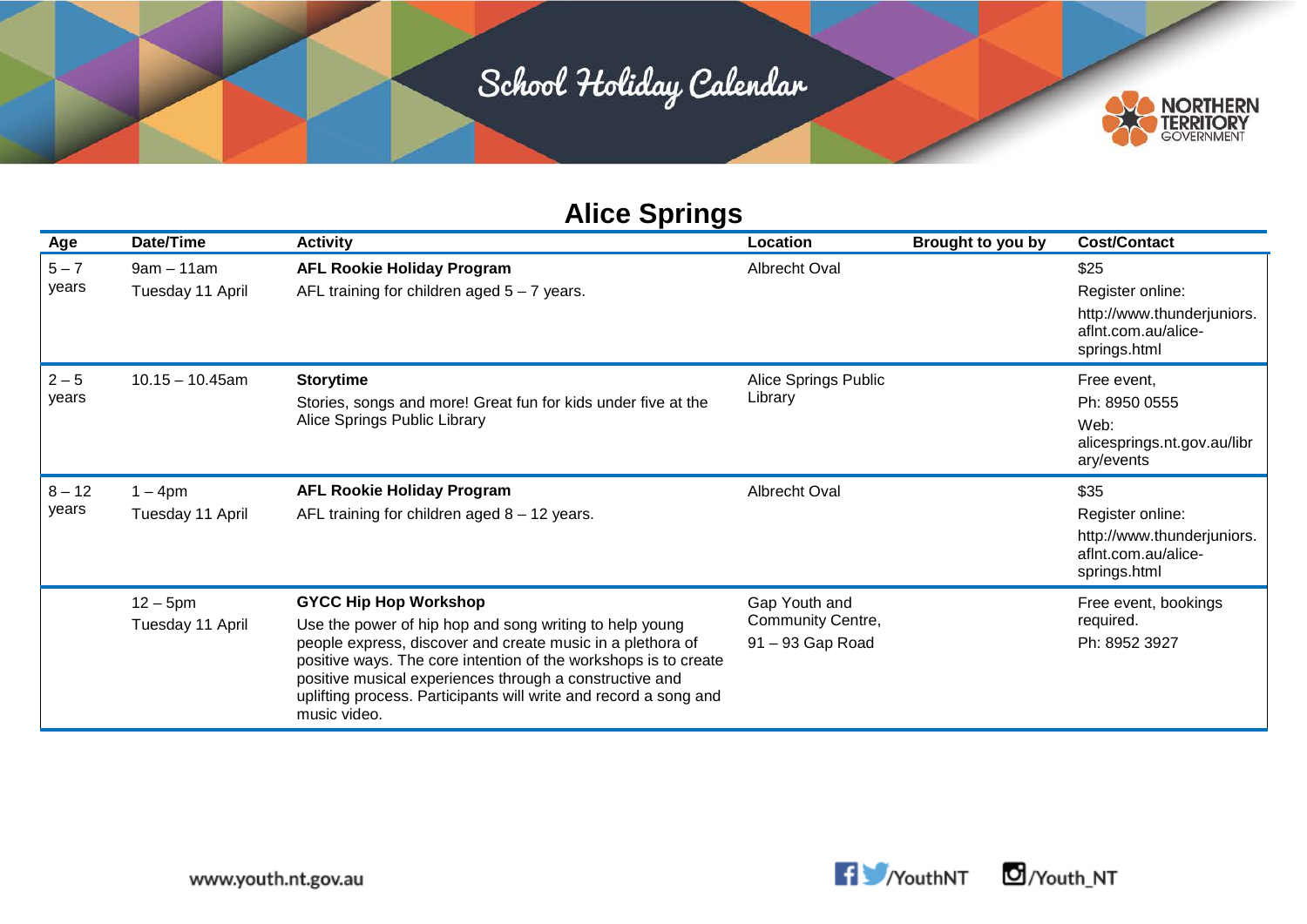

## **Alice Springs**

| Age               | Date/Time                           | <b>Activity</b>                                                                                                                                                                                                                                                                                                                                                         | Location                                               | Brought to you by | <b>Cost/Contact</b>                                                                                     |
|-------------------|-------------------------------------|-------------------------------------------------------------------------------------------------------------------------------------------------------------------------------------------------------------------------------------------------------------------------------------------------------------------------------------------------------------------------|--------------------------------------------------------|-------------------|---------------------------------------------------------------------------------------------------------|
| $8 - 13$<br>years | $3.30 - 5$ pm<br>Tuesday 11 April   | <b>Code Club Launch</b><br>Come to the launch of our newly formed Code Club that will<br>kick off in term 2 at the Alice Springs Public Library. Ages 8 to<br>13. Bookings required. Free                                                                                                                                                                               | Alice Springs Public<br>Library                        |                   | Free event, bookings<br>required.<br>Ph: 8950 0555<br>Web:<br>alicesprings.nt.gov.au/libr<br>ary/events |
| 7 and up          | $9am - 4pm$<br>Wednesday 12 April   | <b>Bush trip</b><br>Bush trip for young people. Limited spaces must have signed<br>form by responsible adult. Bookings essential.                                                                                                                                                                                                                                       | <b>Bushmob</b><br>36 Priest Street                     |                   | E: mel@bushmob.com.au                                                                                   |
| 7 and up          | $11am - 12pm$<br>Wednesday 12 April | <b>Easter Cooking</b><br>Cook with the Alice Springs Public Library.                                                                                                                                                                                                                                                                                                    | Alice Springs Public<br>Library                        |                   | Free event, bookings<br>required.<br>Ph: 8950 0555<br>Web:<br>alicesprings.nt.gov.au/libr<br>ary/events |
|                   | $12 - 5$ pm<br>Wednesday 12 April   | <b>GYCC Hip Hop Workshop</b><br>Use the power of hip hop and song writing to help young<br>people express, discover and create music in a plethora of<br>positive ways. The core intention of the workshops is to create<br>positive musical experiences through a constructive and<br>uplifting process. Participants will write and record a song and<br>music video. | Gap Youth and<br>Community Centre,<br>91 - 93 Gap Road |                   | Free event, bookings<br>required.<br>Ph: 8952 3927                                                      |



Vouth\_NT

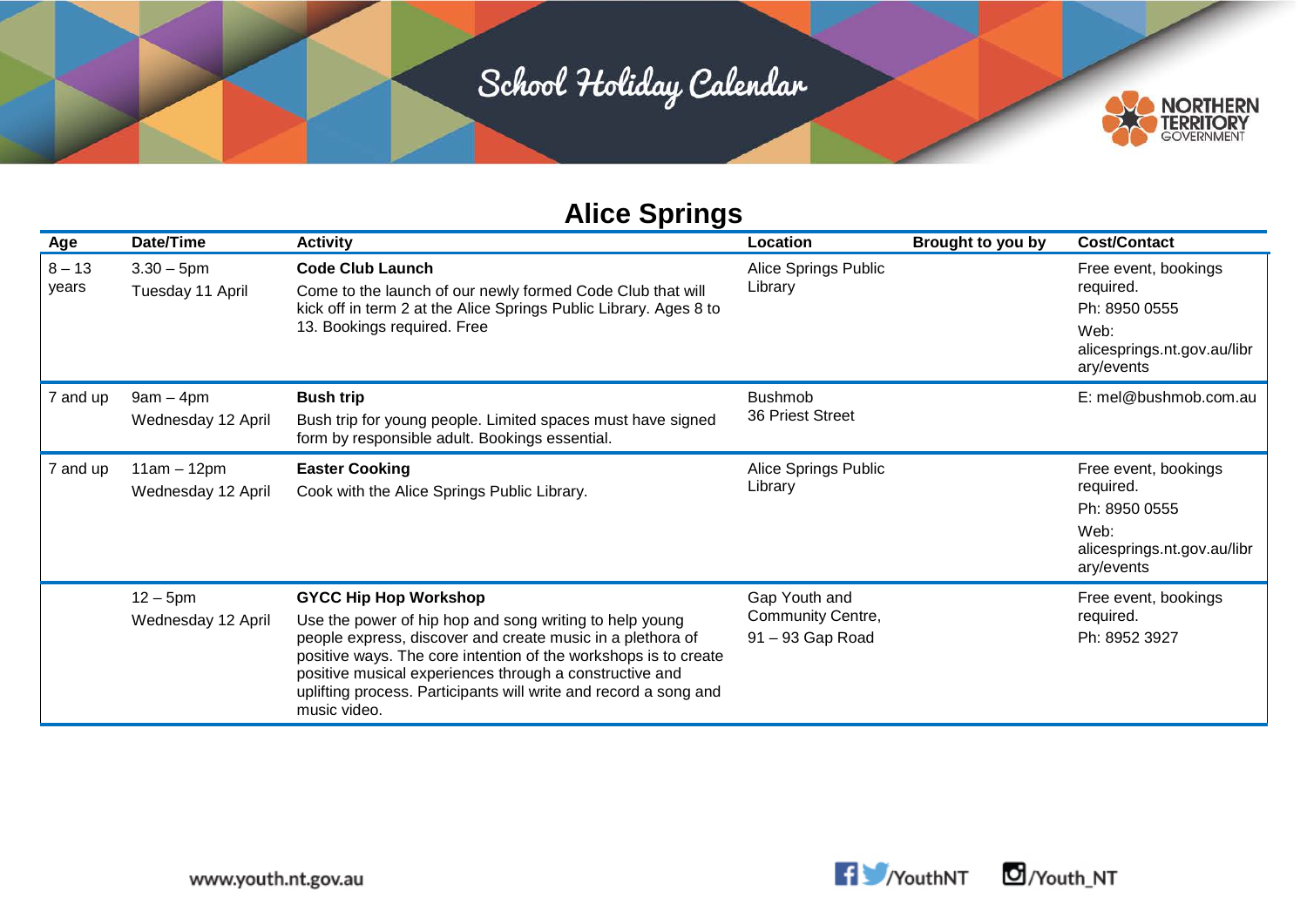

| Age      | Date/Time                           | <b>Activity</b>                                                                                                                                                                                                                                                                                                                                                         | Location                                               | Brought to you by | <b>Cost/Contact</b>                                                                  |
|----------|-------------------------------------|-------------------------------------------------------------------------------------------------------------------------------------------------------------------------------------------------------------------------------------------------------------------------------------------------------------------------------------------------------------------------|--------------------------------------------------------|-------------------|--------------------------------------------------------------------------------------|
|          | $3 - 4.30$ pm<br>Wednesday 12 April | <b>LEGO Mindstorm</b><br>Learn how to use and build a LEGO Mindstorm with the Alice<br>Springs Public Library. Ages 8 and over. Bookings required.                                                                                                                                                                                                                      | Alice Springs Public<br>Library                        |                   | Free event, bookings<br>required.<br>(08) 8950 0555<br>Web: aspl.eventbrite.com      |
| All ages | $11am - 12pm$<br>Thursday 13 April  | <b>Easter Egg Hunt</b><br>Hunt for easter eggs in the Alice Springs Public Library.<br>Bookings required. Free.                                                                                                                                                                                                                                                         | Alice Springs Public<br>Library                        |                   | Free event, bookings<br>required.<br>(08) 8950 0555<br>Web: aspl.eventbrite.com      |
|          | $12 - 5$ pm<br>Thursday 13 April    | <b>GYCC Hip Hop Workshop</b><br>Use the power of hip hop and song writing to help young<br>people express, discover and create music in a plethora of<br>positive ways. The core intention of the workshops is to create<br>positive musical experiences through a constructive and<br>uplifting process. Participants will write and record a song and<br>music video. | Gap Youth and<br>Community Centre,<br>91 - 93 Gap Road |                   | Free event, bookings<br>required.<br>Ph: 8952 3927                                   |
|          | $5-6$ pm<br>Thursday 13 April       | <b>LEGO Club</b><br>Create and inspire at the Alice Springs Public Library's LEGO<br>Club. All ages. No bookings required. Free                                                                                                                                                                                                                                         | Alice Springs Public<br>Library                        |                   | Free event.<br>$(08)$ 8950 0555<br>Web:<br>alicesprings.nt.gov.au/libr<br>ary/events |
|          | $5 - 11$ pm<br>Friday 14 April      | <b>GYCC Late night drop in session</b><br>Free feed, free activities (including bike ride at the Telegraph<br>station, basketball, skate park, cooking and computers) and<br>free lift home.                                                                                                                                                                            | Gap Youth and<br>Community Centre,<br>91 - 93 Gap Road |                   | Free event.<br>Ph: 8952 3927                                                         |